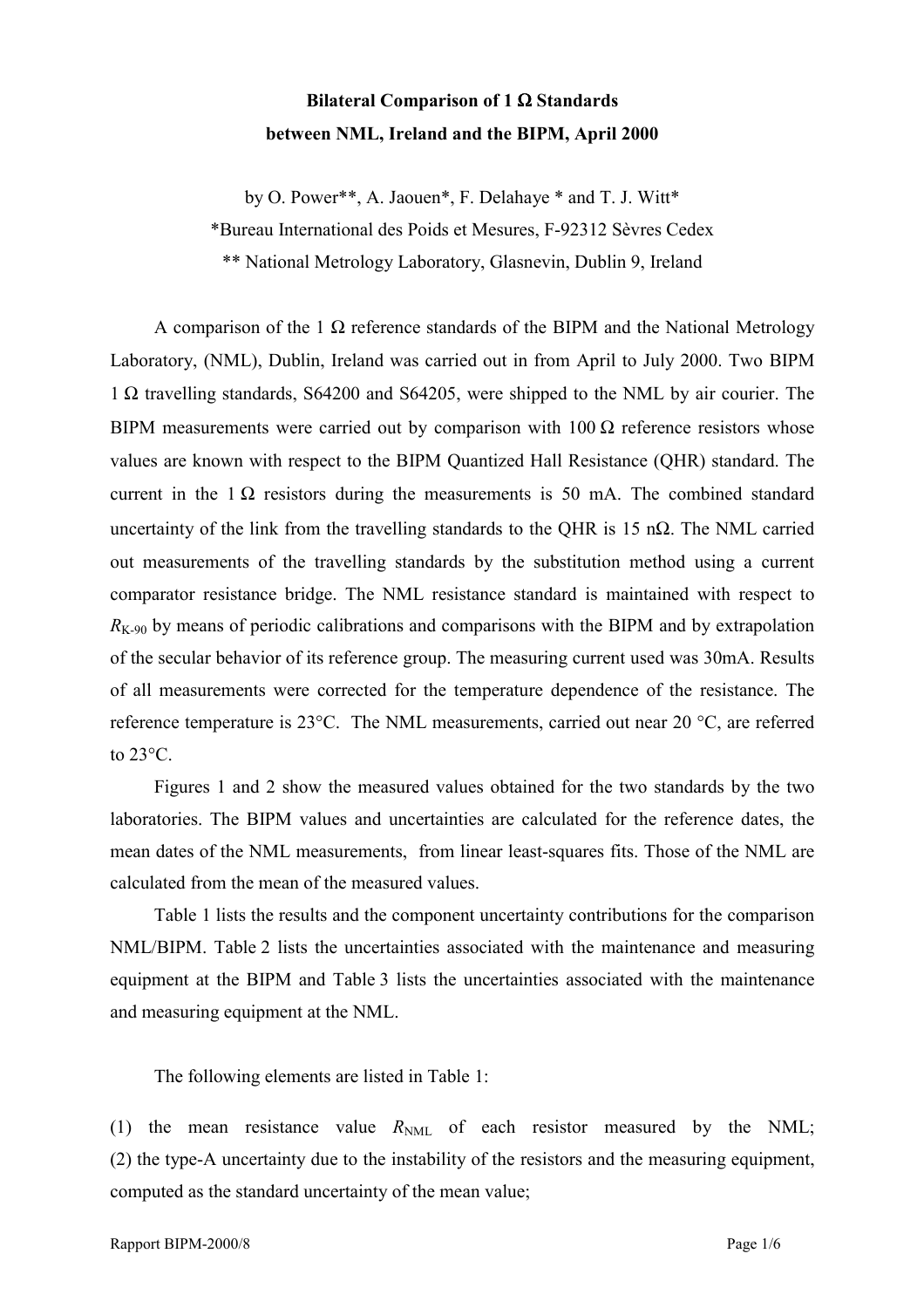(3) the type-B uncertainty component due the measuring equipment of the NML. This uncertainty is partially correlated between the different travelling standards used for a comparison and the contributions that are completely or at least partially correlated are indicated by asterisks (\*) in Table 3 ;

(4-6) the corresponding quantities for the BIPM;

(7) the difference  $(R_{NML} - R_{RIPM})$  for each resistor, and (8) the clearly uncorrelated (type-A) part of the uncertainty;

(9) the result of the comparison which is the mean of the differences of the calibration results for the different standards;

the uncertainty of the transfer, estimated by two methods:

(10) the standard deviation of the mean value of the results, from the different resistors, counting only the type-A uncertainties of the individual results;

(11) the *a-posteriori* uncertainty, which is the standard deviation of the mean of the two different results;

(12) the total uncertainty of the comparison, which is the root-sum-square of the type-A and type-B uncertainties.

In Table 1, the type-A uncertainties are negligible compared to the estimated type-B uncertainties. We compare these with the *a posteriori* uncertainty estimated by the standard deviation of the mean of the results from the two travelling standards, line 11. (With only two travelling standards, the uncertainty of the standard deviation of the mean is comparable to the value of the standard deviation of the mean itself.) The two estimates are in good agreement but, as usual, the larger of the two estimates is taken as the type-A uncertainty. It should be noted that the return measurements at the BIPM indicate that the resistances of the travelling standards are about 0.04  $\mu\Omega$  and 0.08  $\mu\Omega$  lower than the values one would have anticipated based on the behavior of the resistances before shipment.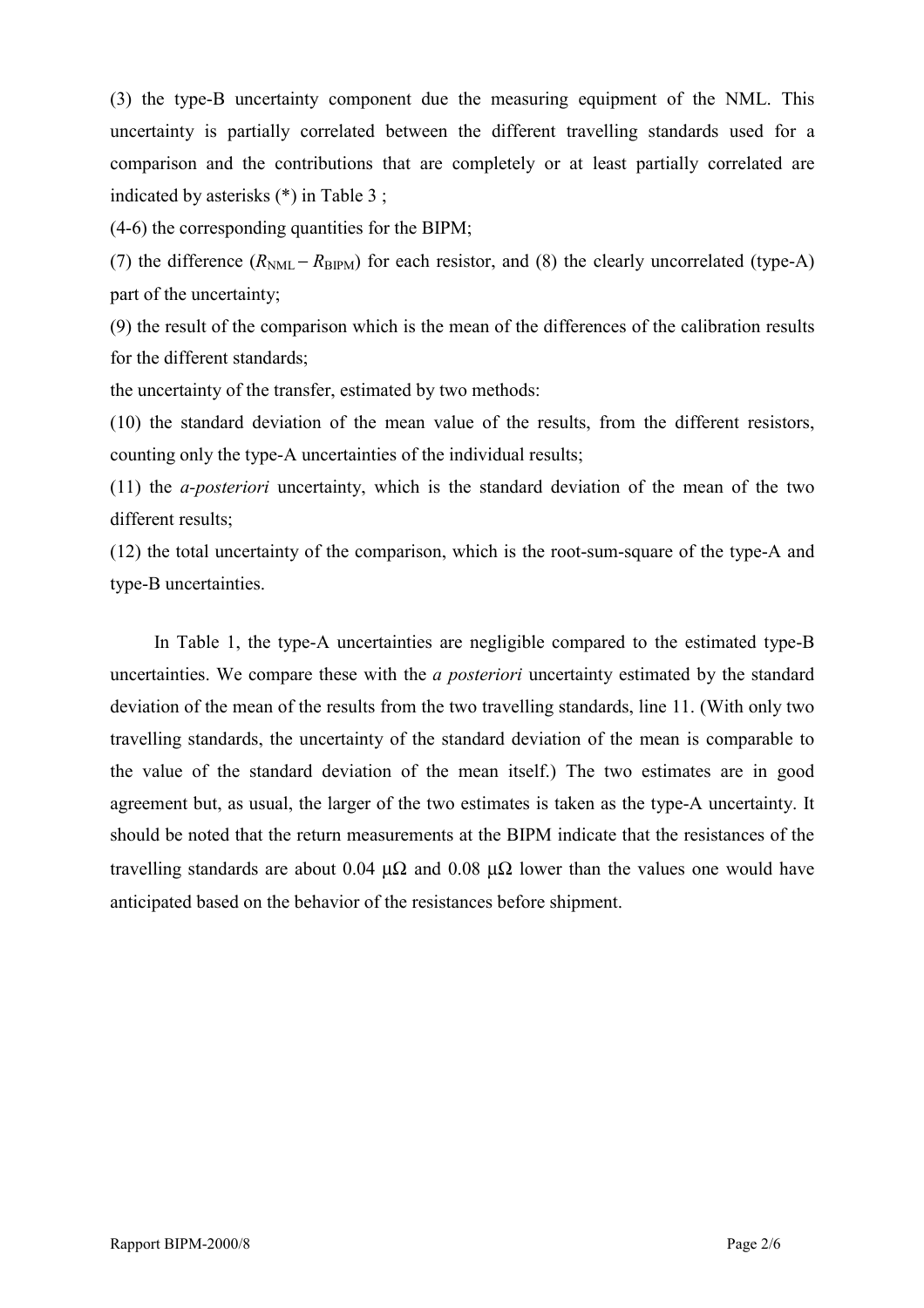The final results of the comparison are presented as the difference between the value assigned to a 1  $\Omega$  standard by each laboratory. The difference between the value assigned by the NML, at the NML,  $R_{NML}$ , and that assigned by the BIPM, at the BIPM,  $R_{BIPM}$ , for the reference date is

$$
R_{\text{NML}} - R_{\text{BIPM}} = -0.03 \, \mu\Omega
$$
;  $u_c = 0.21 \, \mu\Omega$  on 2000/04/18,

where  $u_c$  is the combined type-A and type-B standard uncertainty from both laboratories.

This is an excellent result. The difference between the values assigned to the travelling standards by the two laboratories is much less than the standard uncertainty associated with the difference.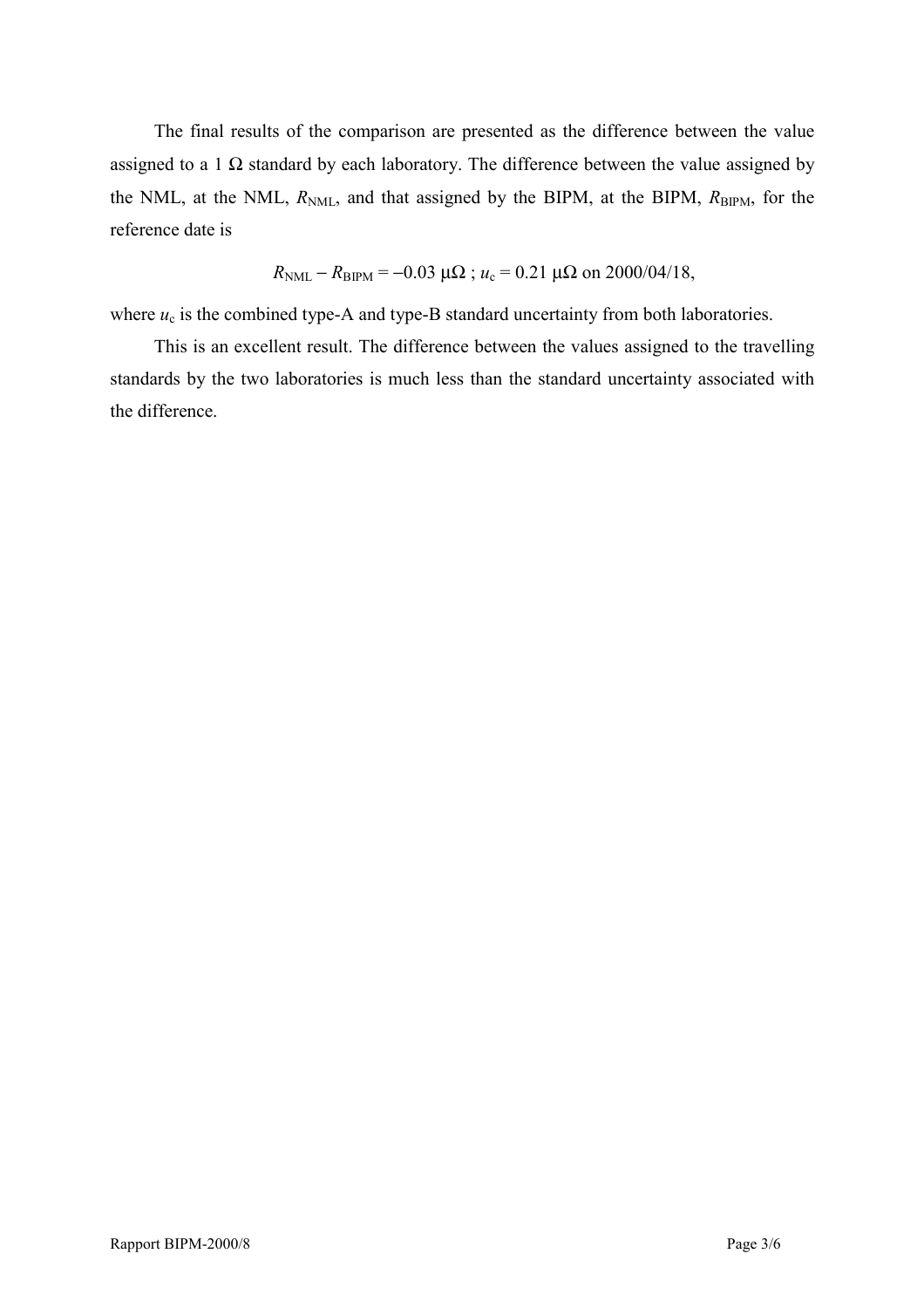

Figure 1. Relative deviation from the nominal 1  $\Omega$  value of the resistance of S64200 vs time: a linear least-squares fit (LS) to the BIPM measurements and the mean of the NML measurements.



Figure 2. Relative deviation from the nominal 1  $\Omega$  value of the resistance of S64205 vs time: a linear least-squares fit (LS) to the BIPM measurements and the mean of the NML measurements.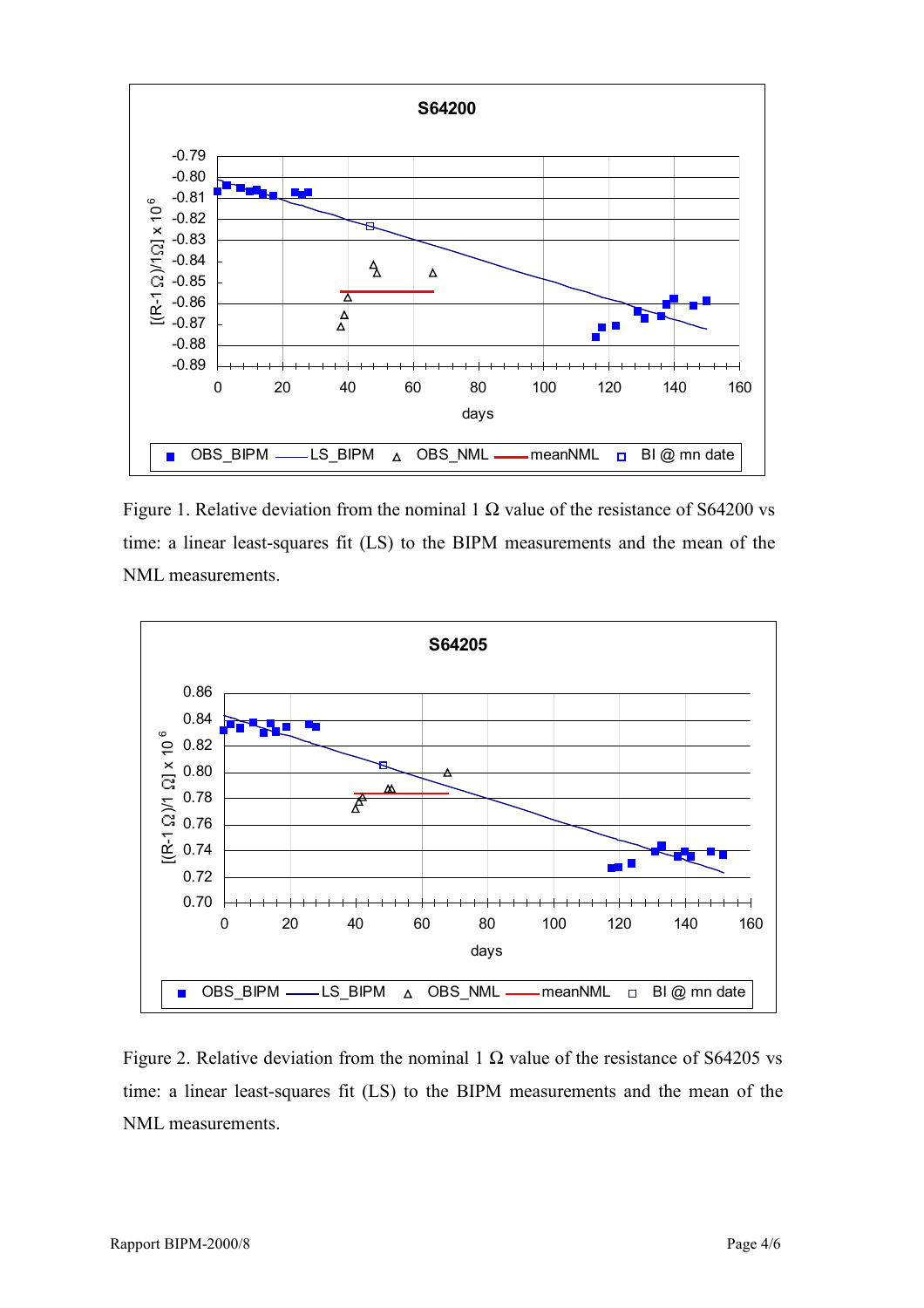Table 1. Results of the NML/BIPM bilateral comparison of 1  $\Omega$  standards using two BIPM travelling standards: mean date 18 April 2000. Uncertainties are  $1-\sigma$  estimates. The combined type-A uncertainty is  $w=[r^2+t^2]^{1/2}$ , the expected transfer uncertainty is  $x=[w_{08}^2+w_{09}^2]^{1/2}/2$  and the total combined uncertainty is  $y=[s^2+w^2+x^2]^{1/2}$ .

|                |                                                                 | S64200   | S64205                |              |
|----------------|-----------------------------------------------------------------|----------|-----------------------|--------------|
| 1              | <b>NML</b><br>$(R-1 \Omega)/\mu\Omega$                          | $-0.85$  | 0.78                  |              |
| 2              | type-A uncertainty/ $\mu\Omega$                                 | 0.005    | 0.004                 | $\mathbf{r}$ |
| 3              | type-B uncertainty/ $\mu\Omega$                                 | 0.21     |                       | S            |
| $\overline{4}$ | <b>BIPM</b><br>$(R-1 \Omega)/\mu\Omega$                         | $-0.82$  | 0.80                  |              |
| 5              | type-A uncertainty/ $\mu\Omega$                                 | 0.002    | 0.004                 | $\mathbf{f}$ |
| 6              | type-B uncertainty/ $\mu\Omega$                                 |          | 0.015<br><sub>u</sub> |              |
| 7              | $(R_{\text{NML}} - R_{\text{BIPM}})/\mu\Omega$                  | $-0.031$ | $-0.020$              |              |
| 8              | combined type-A uncertainty/ $\mu\Omega$                        | 0.005    | 0.005                 | W            |
| 9              | $\langle R_{\text{NML}} - R_{\text{BIPM}} \rangle / \mu \Omega$ | $-0.026$ |                       |              |
| 10             | expected type-A transfer uncertainty/ $\mu\Omega$               |          | 0.004                 | $\mathbf{x}$ |
| 11             | $s_M$ of difference for 2 resistors/ $\mu\Omega$                | 0.005    |                       |              |
| 12             | total uncertainty in comparison / $\mu\Omega$                   | 0.21     |                       | y            |
|                |                                                                 |          |                       |              |